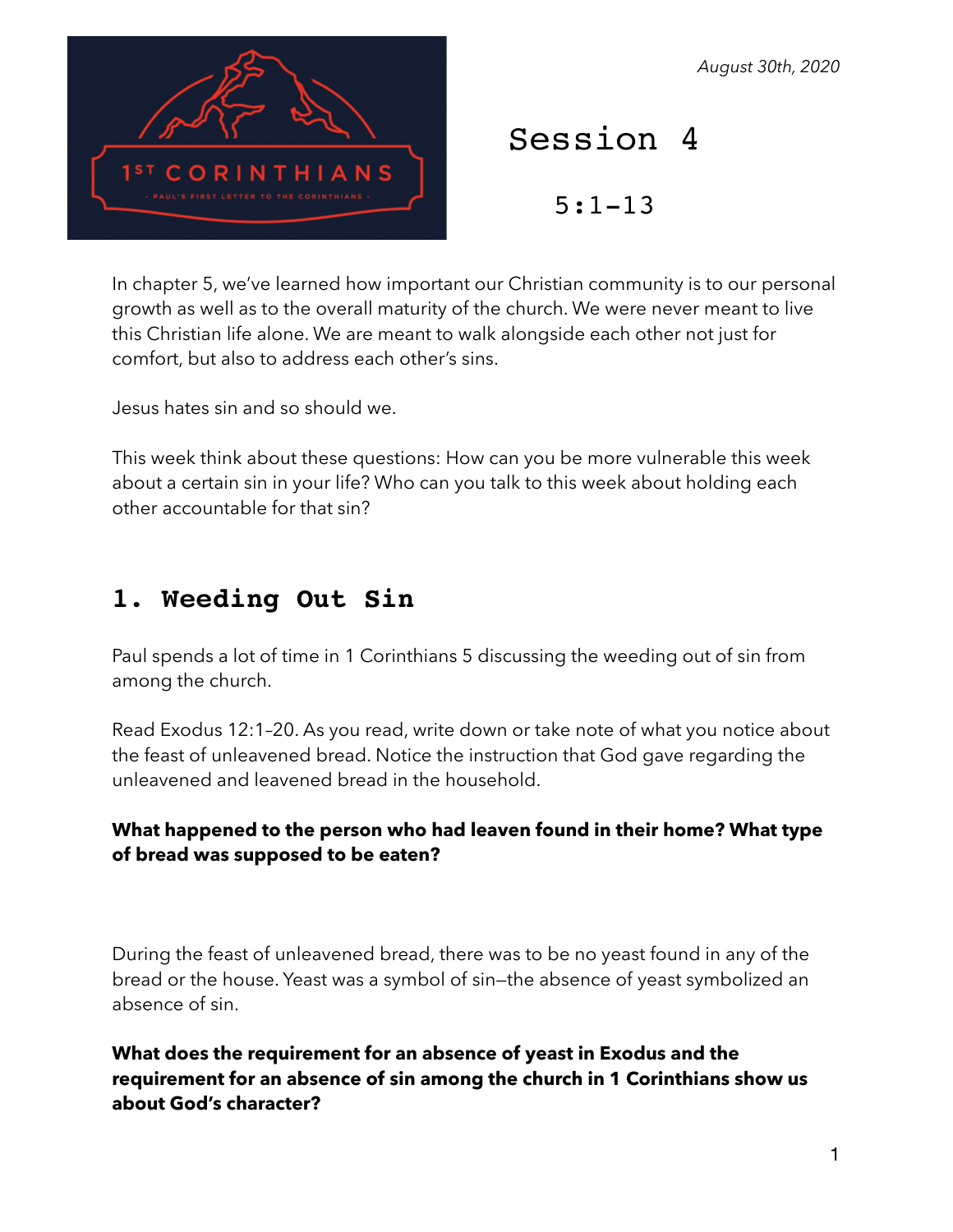Yeast pores were known to migrate easily, which meant that any dough in the house could accidentally become leavened. **What would have happened if the Israelites didn't completely remove the yeast? In what ways does the image of yeast display our inability to hide anything from God?** 

The people of Israel in Exodus 12 were saved by the blood over the doorpost. The Corinthian church members had been saved by the blood of Jesus. In both cases, God provided a way for His people to remove the sin from their lives, because of His desire for us to be holy like Him. **How should God's work to rid us of sin prompt us live boldly for Him? What kind of daily habits could bring us closer to a bold and holy life?**

### **2. Passover Lamb**

In 1 Corinthians 5:6–8, Paul talks about removing sexual sin from the congregation by referencing the feast of unleavened bread and the Passover lamb.

Read 1 Corinthians 5:6–8.

#### **What is Paul telling the Corinthians by referencing leavened and unleavened bread?**

The feast of unleavened bread was celebrated along with Passover. During the feast of unleavened bread all of the yeast was to be removed from any bread and every house. Yeast was a common symbol for sin—Paul wants the Corinthians to remove sin from their lives and church.

### **What kind of outcome does Paul desire for a community that removes people in willful, unrepentant sin?**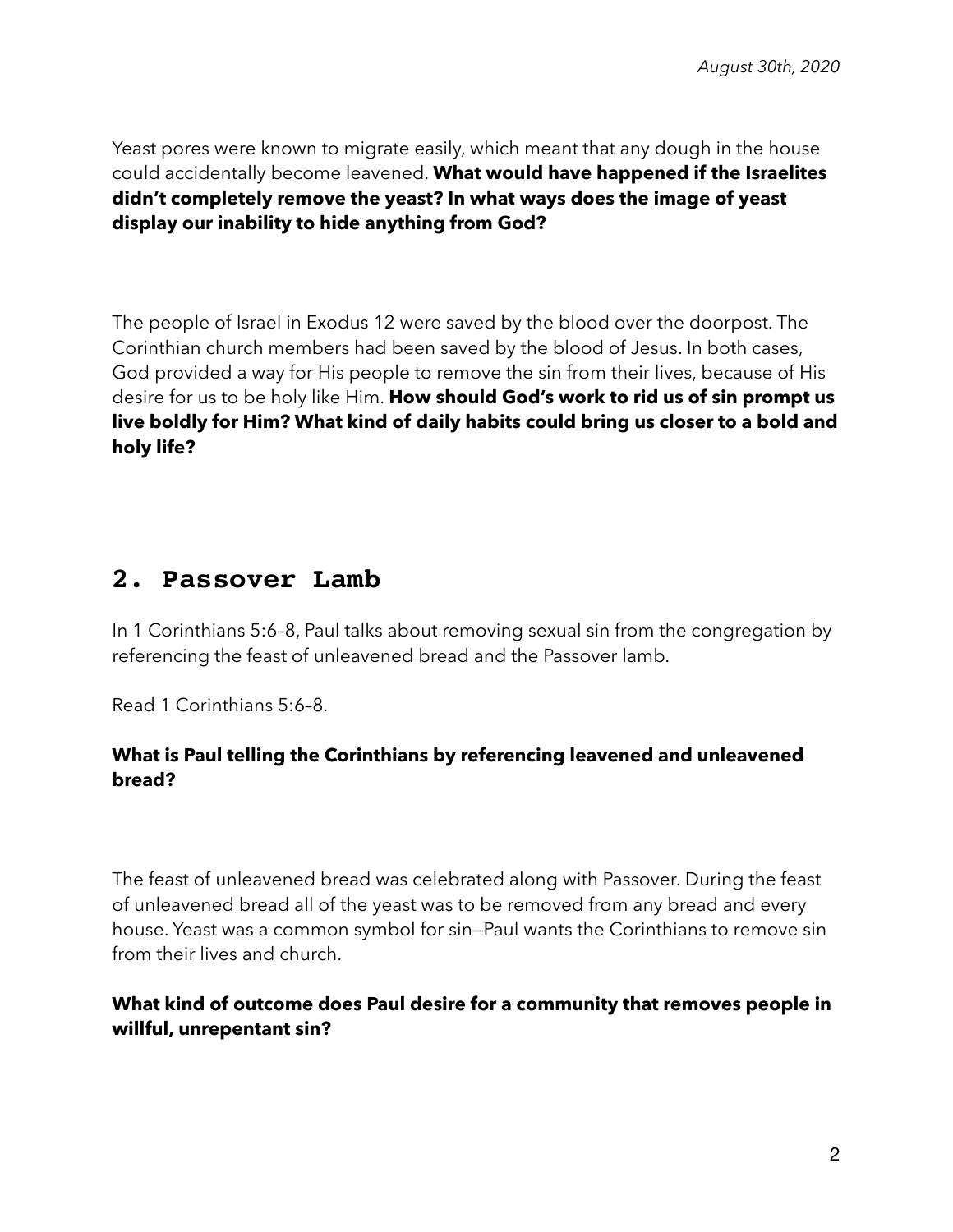Read Exodus 12:1–13.

### **According to verses 5–11, what was the Passover lamb and what were the rules for finding and using it? Why was this lamb significant in the lives of the Israelites during this time?**

Paul makes clear that Christ is the final Passover lamb, who has already died for all sin. **How was the willful sin of the Corinthians an act of ignoring Christ's finished work?** 

If we're honest, we've all been like the Corinthians and tolerated the sin in our lives. **In what areas of life have you allowed sinful behavior to remain in your life? What could it look like to repent from that sin this week? Who can you call for support?**

# **3. God Takes Sin Seriously**

The Corinthians were told to remove the sin from their midst be getting rid of the sexually immoral man that was sleeping with his stepmother. Paul might sound a bit harsh when he tells the Corinthians to remove the evil person from among them, but he's referring to a command that God has established long before the Corinthian church existed.

Paul uses the phrase, "remove the evil person from among you," which is used all throughout the book of Deuteronomy.

Take a moment and read Deuteronomy 13:5; 17:7; 19:19; 21:21; 22:21; and 24:7.

#### **What is the common message between each of these verses? Why do you think God commanded it as often as He did?**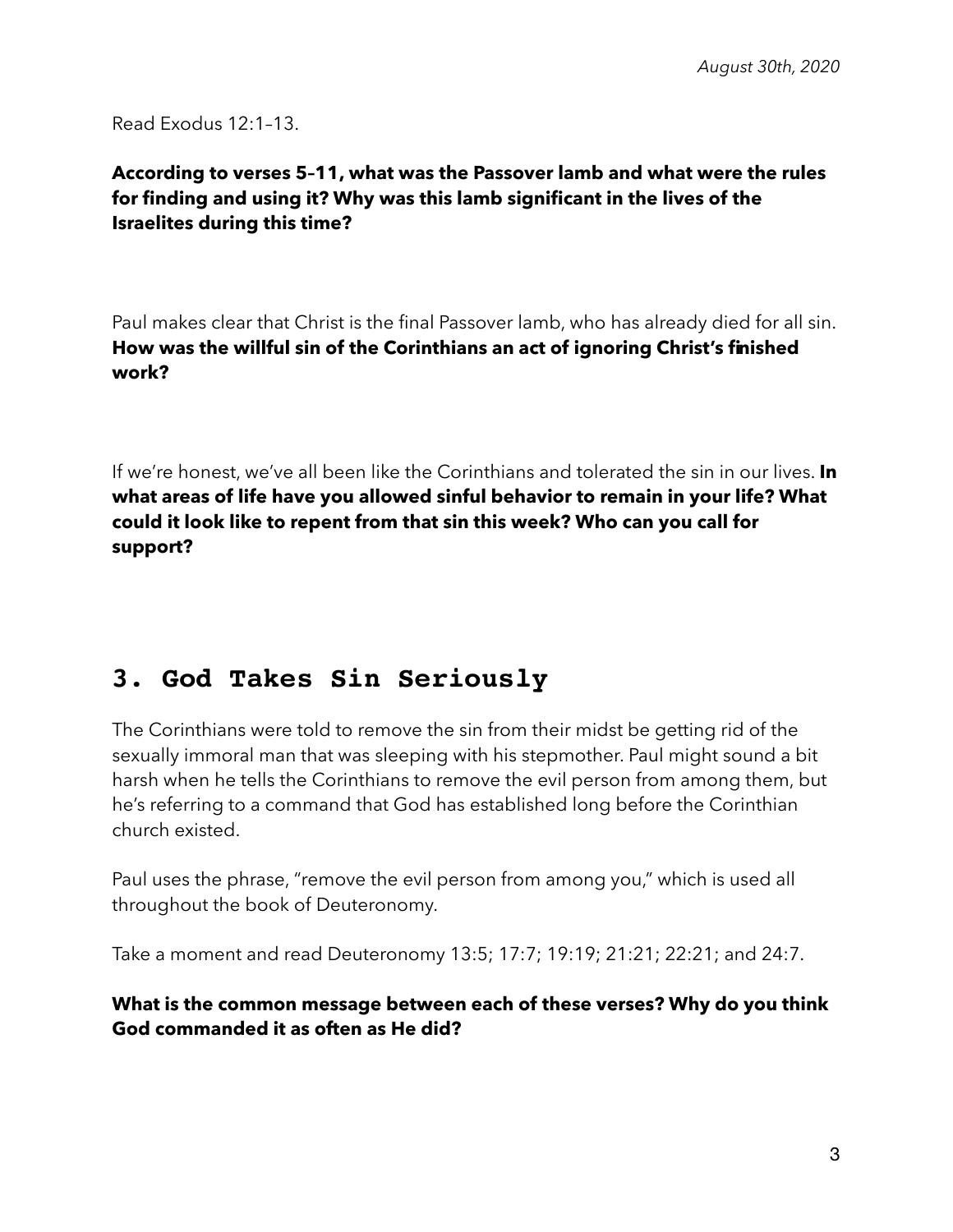God's view of sin is clear—he hates it. And He wants us to have nothing to do with it, especially those who willingly participate in sin or commend those who do. But more than anything, we should learn from our mistakes and the mistakes of others.

#### **What could it look like for us to take sin as seriously as God does? How would it affect our personal lives? The church?**

**How does conviction play into this scenario? What does it say about our hearts if we aren't convicted by seeing the expulsion of a church member sinning as we have?**

**What could it look like for you to remind a loved one about God's grace in the midst of their struggle with sin? How can your prayers be a display of God's grace to them?** 

Take a moment and imagine what life would be like if you were completely transparent about your sin, never having to worry about the feeling of "getting caught." You wouldn't have to worry about getting called out, and possibly going through what the Corinthians were going through—removing people from their congregation. **What's keeping you from living that way now?**

# **4. Peek at the Greek: Judging Others**

Read 1 Corinthians 5:9–13.

#### **What is Paul saying about judging others?**

The Greek word for "judge" is *krino*, which carries a legal undertone. It means to determine if something is right or wrong or if a person is guilty or not guilty. In many